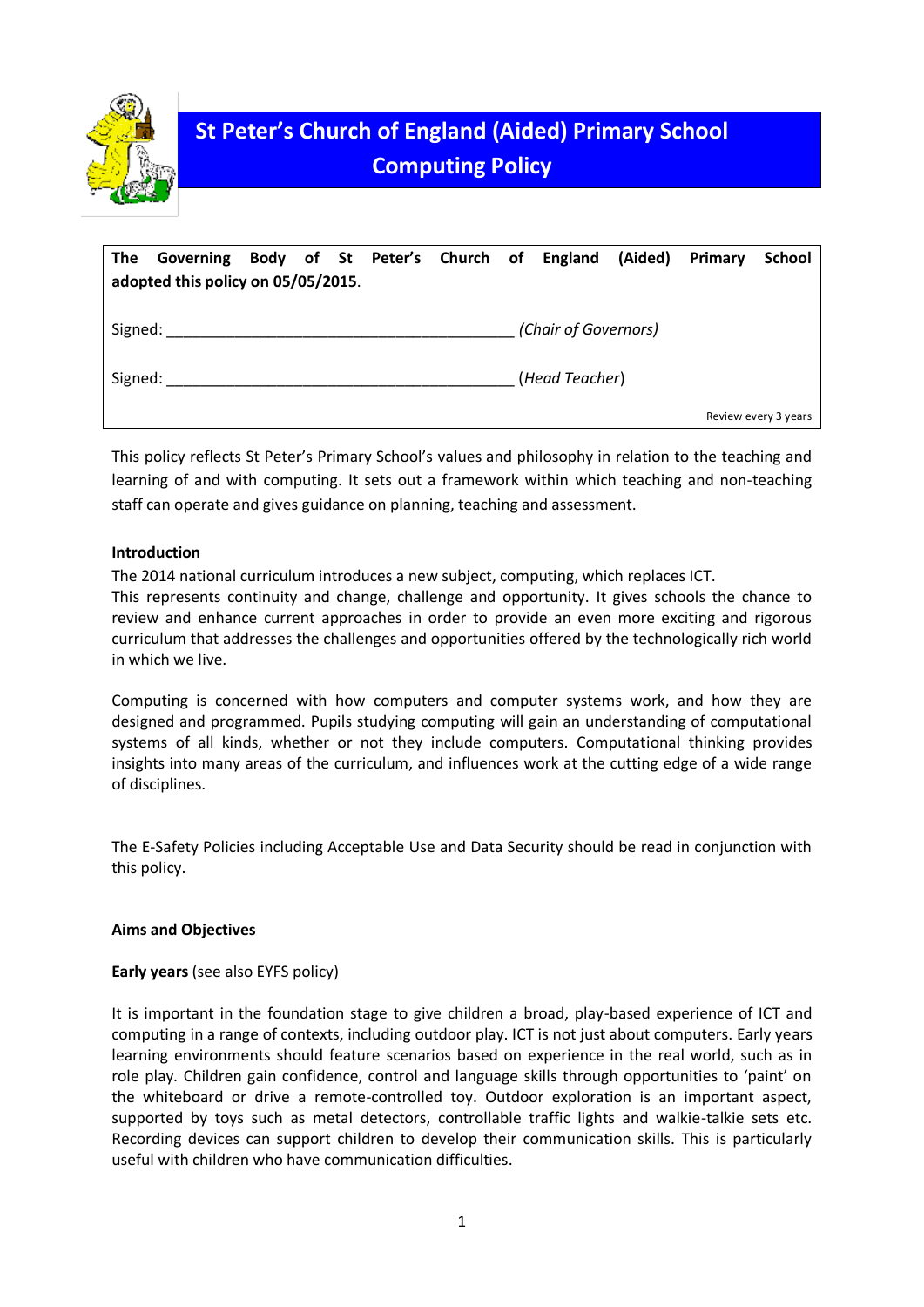The new National Curriculum states that pupils should be taught to:

|                         | <b>Key Stage 1</b>                                                                                                                                                                                                                                                                              | <b>Key Stage 2</b>                                                                                                                                                                                                                                                                                                                                                                                                                                                                                                                                                                                                                                                                                                                        |
|-------------------------|-------------------------------------------------------------------------------------------------------------------------------------------------------------------------------------------------------------------------------------------------------------------------------------------------|-------------------------------------------------------------------------------------------------------------------------------------------------------------------------------------------------------------------------------------------------------------------------------------------------------------------------------------------------------------------------------------------------------------------------------------------------------------------------------------------------------------------------------------------------------------------------------------------------------------------------------------------------------------------------------------------------------------------------------------------|
| <b>Computer Science</b> | Understand what algorithms are;<br>how they are implemented as<br>programs on digital devices; and<br>that programs execute by following<br>a precise sequence of instructions<br>Create and debug simple programs<br>Use logical reasoning to predict the<br>behaviour of simple programs      | Design and write programs that accomplish<br>goals, including<br>controlling<br>specific<br>or<br>simulating physical systems; solve problems<br>by decomposing them into smaller parts<br>Use sequence, selection, and repetition in<br>programs; work with variables and various<br>forms<br>of<br>input<br>and<br>output;<br>generate<br>appropriate inputs and predicted outputs to<br>test programs<br>Use logical reasoning to explain how a simple<br>algorithm works and to detect and correct<br>errors in algorithms and programs<br>Understand computer networks including the<br>internet; how they can provide multiple<br>services such as the World Wide Web<br>Appreciate how [search] results are selected<br>and ranked |
| Information Technology  | Use technology purposefully to<br>create, organise, store, manipulate<br>and retrieve data digital content                                                                                                                                                                                      | Use search technologies effectively<br>Select, use and combine a variety of software<br>(including internet services) on a range digital<br>devices to design and create a range of<br>systems<br>and<br>content<br>that<br>programs,<br>accomplish given goals, including collecting,<br>analysing, evaluating and presenting data and<br>information                                                                                                                                                                                                                                                                                                                                                                                    |
| Digital Literacy        | Recognise<br>common<br>uses<br><sub>of</sub><br>technology beyond school<br>Communicate<br>safely<br>and<br>respectfully<br>online,<br>keeping<br>personal information private, and<br>recognise<br>common<br><b>uses</b><br><b>of</b><br><b>information</b><br>technology<br>beyond<br>school. | Understand the opportunities networks offer<br>for communication and collaboration<br>Be discerning in evaluating digital content<br>technology safely,<br>respectfully and<br><b>Use</b><br>recognise<br>responsibly;<br>acceptable/<br>unacceptable behaviour; identify a range of<br>ways to report concerns about content                                                                                                                                                                                                                                                                                                                                                                                                             |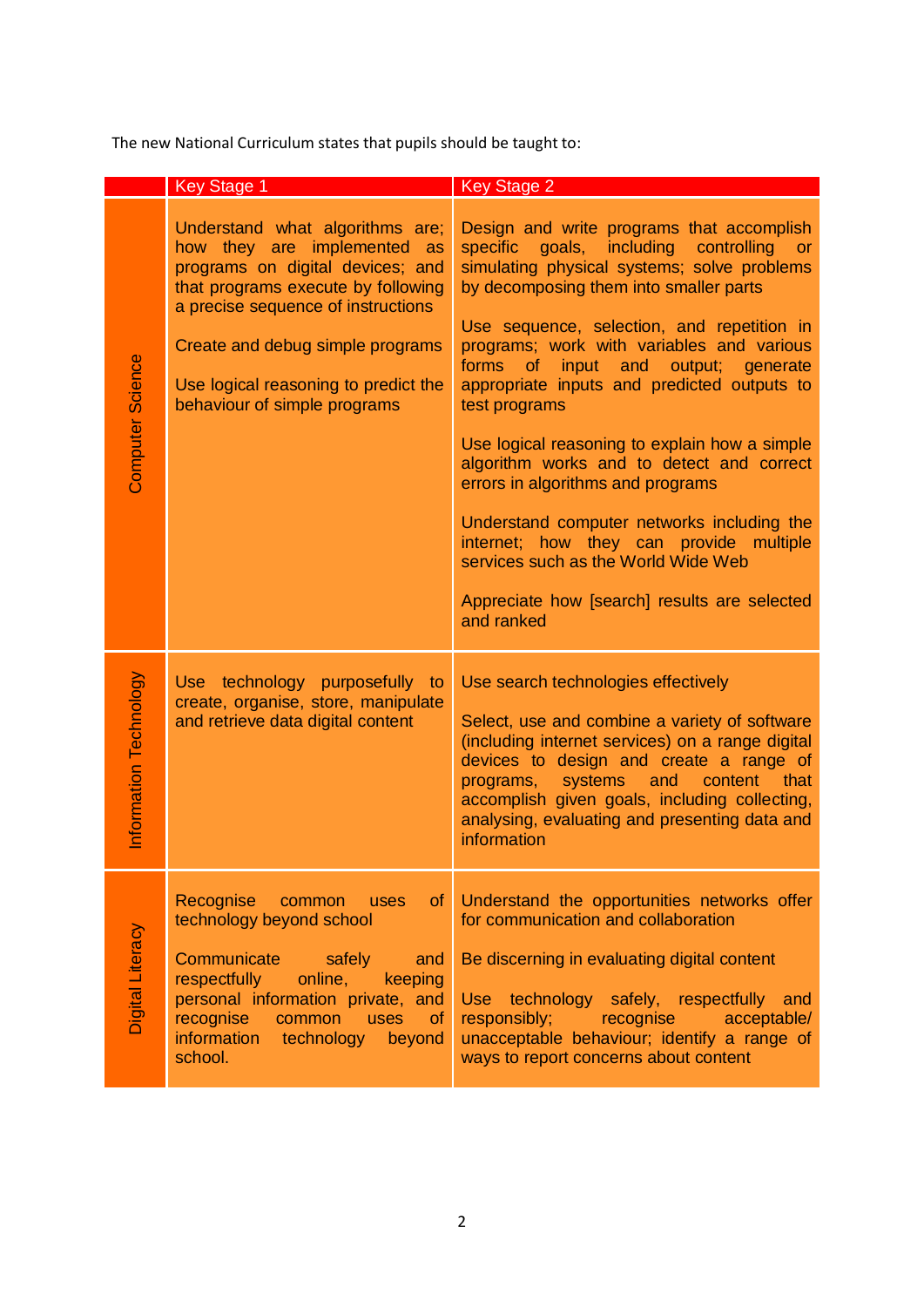#### **Teaching and Learning**

Through teaching computing we prepare children to participate in a rapidly changing world where work and leisure activities are increasingly transformed by technology.

An interactive and practical teaching style should be adopted to equip children with the skills necessary to use technology to become independent learners. This should be achieved by:

- Assisting the pupils to use computing with purpose and enjoyment.
- Assisting the pupils to develop the necessary skills to make full use of computing.
- Encouraging the pupils to become independent users of computing.
- Helping the pupils to realise the benefits of computing both inside and outside school.
- Meeting the requirements of the National Curriculum as fully as possible and helping the pupils achieve the highest standards of achievement.
- Celebrating success in the use of computing including displaying of learners' work in classrooms and public areas and on the school website.

#### **Assessment and Recording**

On-going formative assessment is an integral part of good practice. Children are formatively assessed continuously in Computing by teachers in the course of their teaching, through observation, questioning and analysis of work. It is the responsibility of the class teacher to assess the progress of individual learners. This involves identifying each child's progress, determining what each child has learned and what, therefore, should be the next stage in his/her learning, so informing future planning. Over the course of each academic year, children complete up to 6 units of work each building on prior knowledge and summative assessment takes place at the end of each unit. Samples of the children's work are kept in individual portfolios in the computer suite and, where applicable, on the schools server. Assessment is carried out against expected levels and achievement is reported to parents at the end of each academic year.

#### **Resources**

To support staff in the delivery of the new computing curriculum, Rising Stars Computing scheme of work has been purchased. It is anticipated that this scheme should be adapted to the needs of the children as staff become more familiar with the curriculum.

The school has a dedicated computer suite situated right in the centre of the school building. This is equipped with 20 individual desktop computers with 3 additional computers located in the adjoining library, enabling groups or classes to use at any time. These computers are linked to the school network allowing work to be saved centrally and printed either via a colour laser printer within the suite or a colour photocopier/printer located nearby. Children are given an individual password to enable them to logon to the network using any computer and these remains with them during their time at St Peter's.

In addition to the desktop computers, there is a class set of notebook computers in a powered storage cabinet which can be used in any classroom. The notebooks come with an appropriate range of software.